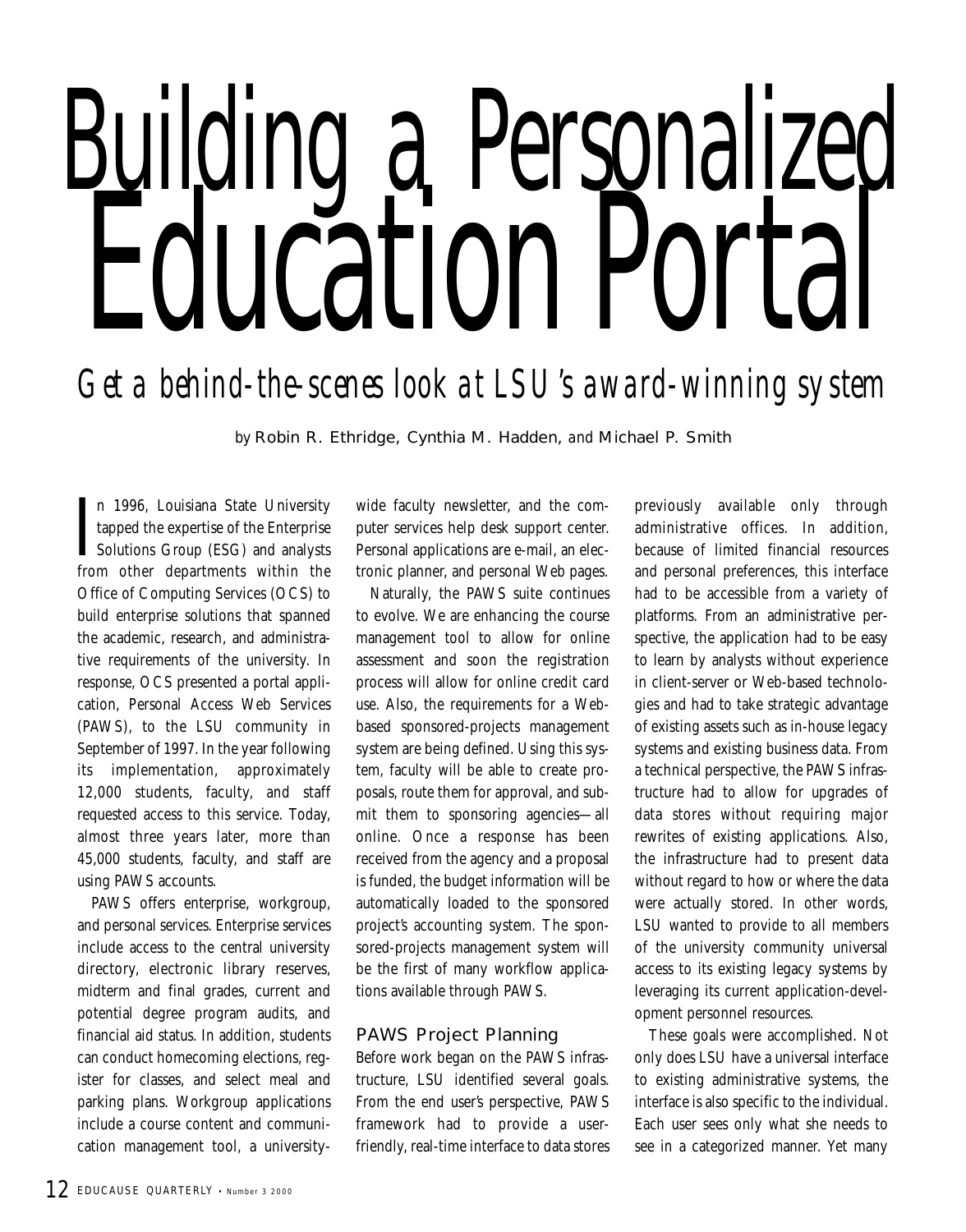

resources can be accessed from a single point of service. When PAWS was initially implemented, this point of service was described as a desktop of tools for doing business with the university. Now the term portal describes this type of application.

#### Paws as a Portal

David Morrison defines a portal as "an application or device that provides a personalized and adaptive interface for people to discover, track, and interact with other relevant people, applications, and content."1 Portals have several distinguishing features that also characterize PAWS.

- *Portals facilitate the discovery of people, organizations, and content in a meaningful context.* PAWS allows users to locate and interact with other relevant individuals at LSU. A student may look up the phone number of an instructor, locate the email address of a fellow classmate, or participate in an online class discussion.
- *Portals are secure, offering user authentication, credential mapping, and sensitive data encryption.* PAWS is also secure. First, accounts are only created for individuals who have a valid relationship with LSU. When a user attempts to enter the system, PAWS prompts for a logon ID and password. The personal desktop is retrieved and rendered only after authentication. Next, the data presented to the user in the various applications are mapped to the user's credentials. The user sees only the data and applications that he is authorized to see. Finally, any sensitive data transferred from the front-end interface to legacy systems are encrypted using Secure Socket Layer (SSL) technology.
- *Portals are personalized, proactively providing customized desktops based on the user's role in the community or enterprise.* PAWS is personalized. A person's application suite is determined by her personal relation-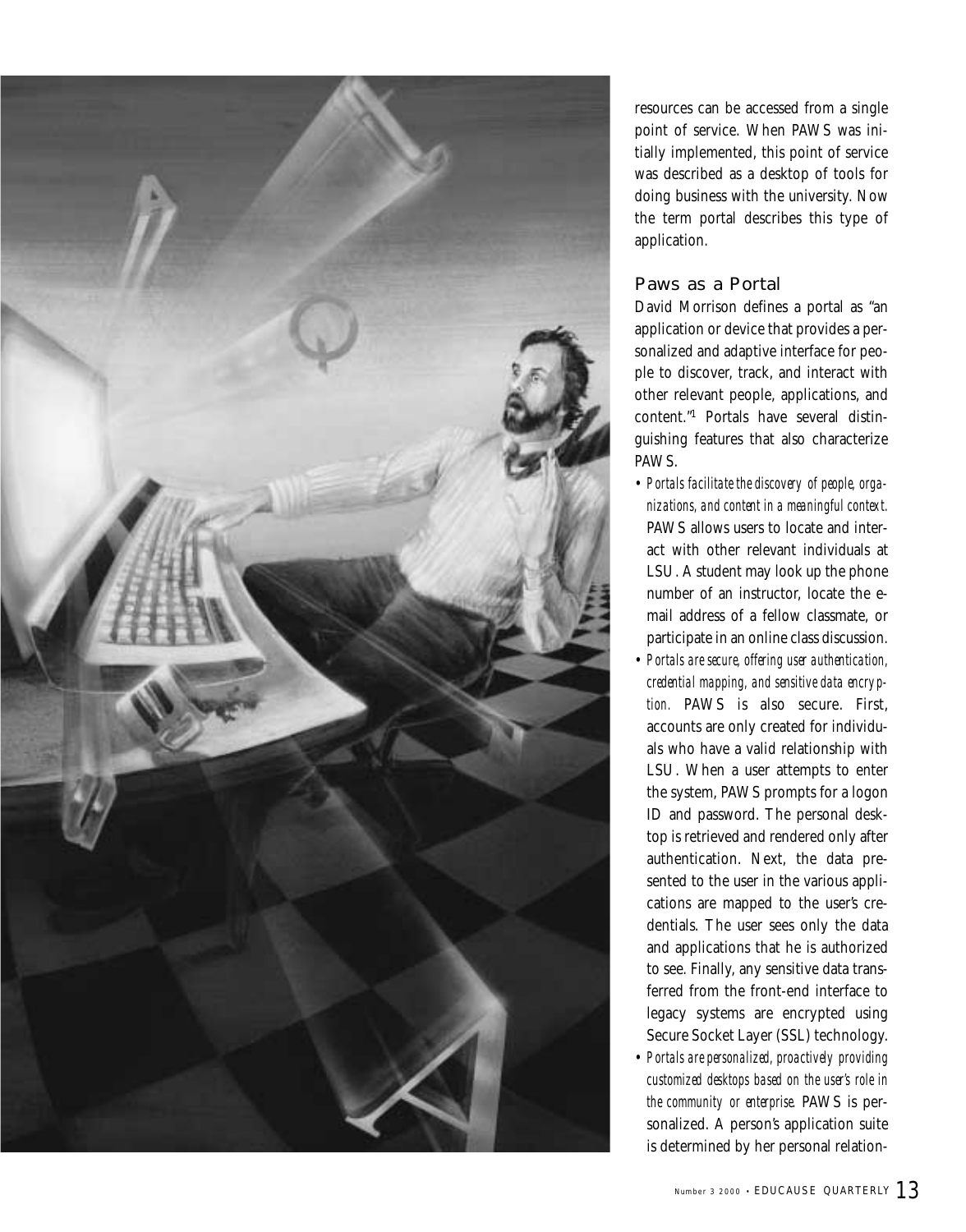ship to LSU. For example, a student enrolled in a distance learning course will be able to access a standard suite of applications available to all students as well as the Semester Book, a course management tool, for the course in which he is enrolled. A faculty member may access a PAWS desktop with the standard suite of applications available to all faculty members as well as the Semester Book containing his courses. In addition, when a student accesses a particular application (Personal Schedule, for example), only the courses that student is enrolled in are displayed. When a faculty member accesses the Semester Book database, she has more administrative privileges and can view more information than a student enrolled in the class looking at the same database.

- *Portals are adaptive, and PAWS is adaptive.* An individual's desktop changes as her relationship to the university changes. Has the student dropped or added courses? Has he recently enrolled in an independent study course? Has she been hired as a full-time faculty member requiring an entirely new set of links? Has the faculty member been appointed to a committee that uses a specific discussion database?
- *Portals are single points of service, providing a framework for accessing multiple heterogeneous data stores including enterprise databases, email, and other multimedia resources.* Portals are organized to help eliminate information overload. PAWS provides a categorized division of resources, facilitating the location of and interaction with university functions. In addition, all resources are presented in a two-window frame set, providing users with a constant navigational framework.

Portals can be general or specific. Morrison says portal content can be classified as Internet, extranet, enterprise, workgroup, and personal. PAWS is a specific portal comprising enterprise, workgroup, and personal content.

Enterprise portals organize information internal to the enterprise for administrative benefit, often providing the interface to legacy applications. The enterprise resource categories available through PAWS are Locate People, Maintain Preferences, Search Library Collections, Cast Votes, Access Faculty Resources, View Semester Materials, and Update Administrative Resources.

Workgroup portals organize information and applications relevant to the user's specific project, team, or department. The PAWS application most representative of this is Semester Book, which

> *Portals are single points of service, providing a framework for accessing multiple heterogeneous data stores including enterprise databases, e-mail, and other multimedia resources.*

provides instructors with course content, grade management, and bulletin board tools. It provides students with up-todate grade assessments, access to course materials, and direct communication with teachers via e-mail and discussion postings.

Personal portals organize an individual user's information and applications such as e-mail, electronic scheduling, and Web pages, which PAWS also provides.

#### Implementation Issues

The PAWS infrastructure organizes many different technologies and applications into a single point of service framework powered by Lotus Domino. We overcame many challenges to make the PAWS application successful. Among the most critical were account creation, authentication, integration with backend enterprise systems, credentials mapping, transmission of sensitive information, session-based access to high-volume critical applications, and personnel.

#### **ACCOUNT CREATION**

Until recently, all requests for PAWS accounts were self-initiated. Employee requests were made through departmental channels. Student requests were initiated via a voice response unit or Web interface. Surprisingly, the challenge in creating PAWS accounts was not in determining whether an individual was a valid student or employee because Security Access Management (SAM), one of our legacy systems, could make that determination. Instead, because of the project's success, the challenge was to create large numbers of accounts quickly and on demand. The solution to this challenge was to run the performanceintensive components of the account creation process in parallel. The longrunning portions of the process were executed simultaneously on several servers. Today volume is no longer the issue it once was. Accounts have now been created for all students currently enrolled and new student accounts are created prior to their arrival on campus.

#### **AUTHENTICATION**

The PAWS infrastructure is spread over many administrative and application servers. When a new server is accessed, the standard browser authentication mechanism prompts the user for a logon ID and password. The challenge was to find a solution that required the user to sign on only once per browser session.

LSU implemented a custom logon mechanism that authenticates the user for each session by logon ID and password and issues a digitally signed security ticket. The mechanism is built using Domino Release 5's Web Server Applica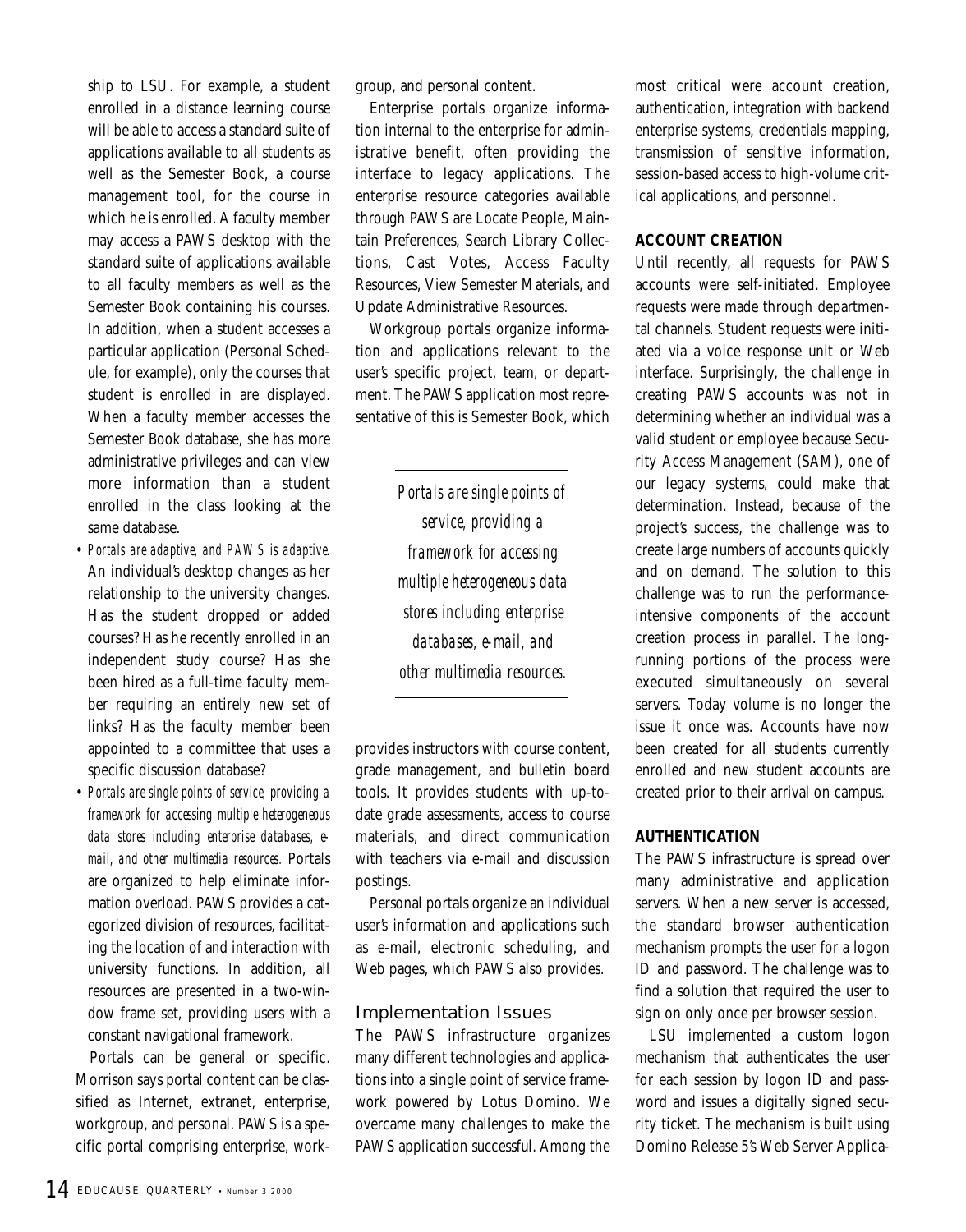tion Programming Interface (DSAPI) and Hypertext Transfer Protocol (HTTP) cookies. The DSAPI is an application program interface for writing custom extensions to the Domino Web Server.

Users log on to a central PAWS server that authenticates them and issues a session cookie containing a digitally signed security ticket. The cookie's domain is set so it will be submitted to all PAWS servers. The DSAPI code running on each of the application servers intercepts an incoming request, examines the session cookie issued by the central logon server, and authenticates the user based on the information in the cookie rather than re-prompting the user for a logon ID and password.

#### **LEGACY INTEGRATION**

The services most in demand at LSU are implemented in the legacy systems that reside on an IBM S/390. Typically, these systems are accessed via IMS, our data communication system. In the PAWS environment, real-time communication between Domino and IMS is accomplished via MQSeries.

PAWS users submit real-time requests to view or update data stored in legacy databases. An interface program that was written in-house processes these requests, known as transactions. The program accepts the request from the Lotus Domino application and passes it to MQSeries, which is an industrialstrength, high-performance messaging product. MQSeries routes the transaction request to IMS/DC on the mainframe, where an IMS/COBOL program performs the transaction. The transaction output is routed back through MQSeries to the transaction processor, which sends the output to the waiting application. The application parses the output and displays results to the PAWS user in real time.

Integrating the PAWS framework with

### Making It All Work

PAWS system services are distributed across 60 Lotus Domino servers running on IBM SP nodes, Netfinity 5500 servers, PC 330 servers, PC 300PL desktop machines, and the IBM S/390.The system includes 1 backup server, 2 administrative servers, 18 application servers, 29 messaging servers, 5 gateway servers, and 5 test servers.

The application inventory includes communications applications, library applications, and courseware.An additional nine applications— including degree audit, fee bill status, and final grade inquiry—have been offered to students. Six applications have been offered to faculty, including the class roster application, the faculty newsletter, the post-grades application, and the course tools application.

Four of the 18 application servers are PC 300PL desktop machines dedicated to the registration application.Another two PC 300PL desktop machines and a Netfinity 5500 are dedicated to the application that renders the PAWS portal.With the exception of registration-related applications, PAWS applications that provide real-time interfaces to legacy systems reside on three Netfinity 5500 servers.The remaining servers, a mixture of SP nodes and small NT servers, house applications developed strictly for the client-server and Web environments.Although the Domino server on the S/390 hosts a few small applications, its primary purpose is backup and recovery.

legacy systems at the transaction level unlocked data previously vaulted at the source, provided a more secure and robust solution than directly accessing the data in our relational database management system (IBM's DB2) through Open Database Connectivity (ODBC), and provided a means to leverage the extensive existing code base.

PAWS is unique in that it takes legacy integration one step further. The actual portal delivery application has evolved into a real-time legacy interface. In the latest version of PAWS, an individual attempting to access his Web portal issues an online transaction that immediately evaluates the user's relationships, determines the appropriate resource applications to present, creates a new portal output result, and displays it to the user. If the source system is unavailable, cached copies of the Web portal interface are presented.

#### **MAPPING CREDENTIALS**

An individual's credentials are mapped to specific applications. This means PAWS users can access only those applications for which they have authorization. There are two important aspects to credentials mapping: translating the PAWS ID to meaningful backend student and employee identification numbers and determining the content to be displayed based on the user's role as it relates to a particular application.

Under LSU's typical enterprise system security, a student's logon ID does not normally give her access to information stored in mainframe databases. Rather, security is set up so university employees access backend applications with their mainframe logon IDs to view student and administrative data. An employee may request an individual's information by entering the individual's unique identification number. In order for a student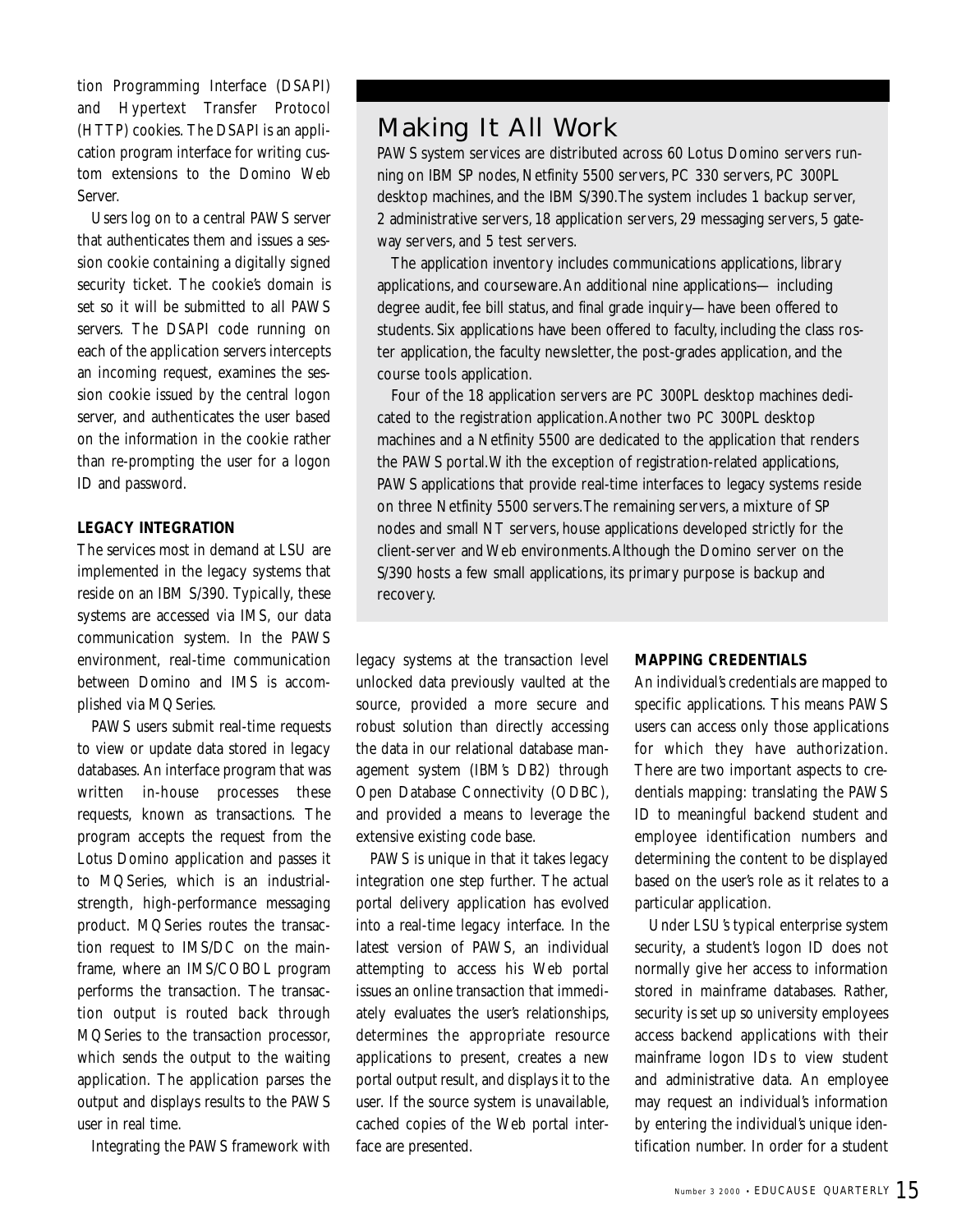to access her own data using PAWS, to use backend transactions already in place, and to ensure the student is receiving only her own information, it was necessary to translate PAWS account security to enterprise system security.

When PAWS users access applications integrated with these backend systems, the PAWS logon ID they enter is automatically mapped to their employee or student identification numbers in the transaction processor. Then the transaction enters the backend system under the authority of a system logon ID with restricted privileges. Therefore, when a student registers for classes through PAWS, his current schedule is automatically displayed based on the mapping of the PAWS logon ID to his identification number.

With the exception of the personalized nature of the data, the user interface and application results are displayed in an identical manner for each PAWS account holder regardless of his relationship with LSU. Some applications are tailored to the user's role in relation to the application. For example, Semester Book restricts access to class resources based on actual enrollment in the class. Not every student has access. Also, depending on the user's role when she logs on, she will see content tailored either for an instructor or a student. The term "role" rather than "relationship" is



used because someone with the correct authority can assign an application-specific role to a user, regardless of relationship. For instance, if a student not normally enrolled in a class serves as an instructor's grading assistant, the instructor may grant that student access to the database and assign him an instructor role, effectively giving him the authority to post course content and grades.

> *In order to protect the privacy of the users, these applications use Secure Socket Layer technology to encrypt information from the user's client to the server and vice versa.*

#### **SENSITIVE INFORMATION**

Many of the applications available through PAWS require the transmission of sensitive information such as grades and academic progress. In order to protect the privacy of the users, these applications use Secure Socket Layer technology to encrypt information from the user's client to the server and vice versa.

#### **SESSION MANAGEMENT**

One critical application that allows students to register for courses on the Web presents a serious challenge. Demand for many of the courses often exceeds available space. Consequently, students are often eager to log in and enroll as soon as registration is open. The result is an extremely large volume of Web traffic within a short period of time.

Unregulated access to the Web servers running the registration application would result in long sessions with slow response times or browser timeouts and often only partial results. This would frustrate users. The better solution is to limit the number of users who can connect to the Web servers to a small enough number with a reasonable but limited access time. While this arrangement can be frustrating to users while attempting to access the application, once they secure a session they have quality access.

We use encrypted HTTP cookies to maintain the sessions. Users enter the registration application through a link on their PAWS desktop that takes them to a session ticket server. This server regulates the number of users by only issuing new session tickets as others expire. If the maximum number of sessions is currently in use, the ticket server informs the user and advises him to try again later. If sessions are available, the user is issued a session ticket and redirected to one of three registration servers. Currently, users get 10-minute sessions. The registration servers require that the user's client return the cookie containing the session ticket for admittance, preventing users from bookmarking the servers and bypassing the session ticket mechanism. If the user's session expires before she is done, she must revisit the ticket server to obtain a new session ticket.

#### **PERSONNEL**

The number of full-time employees assigned to developing, implementing, and maintaining PAWS for the last several years is highlighted in Figure 1. These employees include personnel required to support the infrastructure, work the help desk (Application Service Center), and develop the application. Presently, LSU has approximately 10 full-time staff members dedicated to supporting PAWS.

Two points are worth noting. First, the total number of positions assigned to applications development at LSU has not changed in 10 years. The application development staff is responsible for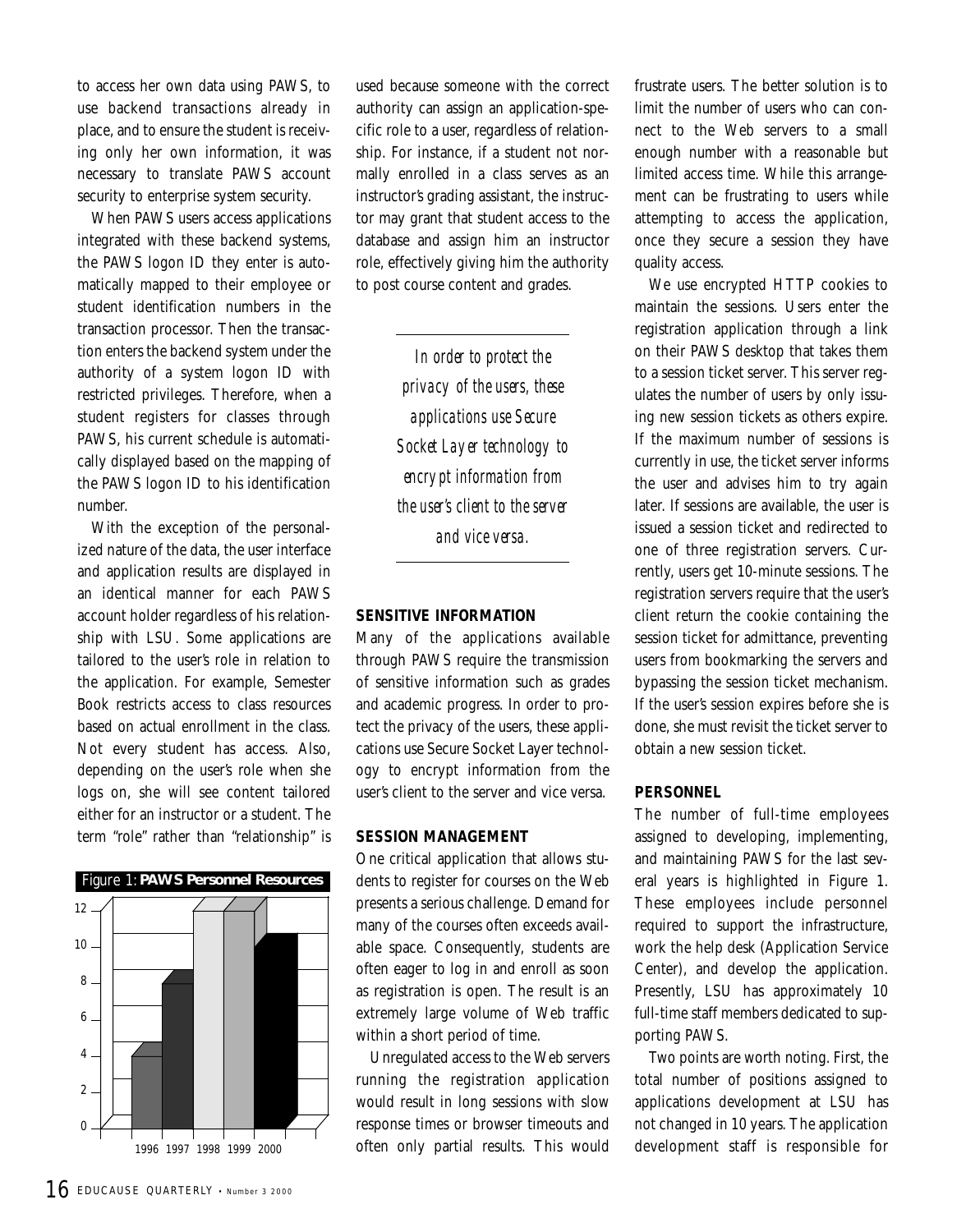developing, enhancing, and maintaining 10,000 legacy programs and the new Web-based applications for PAWS. Second, the number of positions assigned to technical support has also not increased dramatically. PAWS system administrators (Domino systems administrators) are also responsible for mainframe database administration. At this time, the ratio of system administrators to PAWS users is roughly 1:10,000.

#### PAWS Growth and Popularity

The overwhelming positive response to PAWS was confirmed in a major campus survey, in the number of requests to create new accounts, and in the use of existing accounts.

In February 1999, LSU conducted an online survey of visitors to its Web site. About 1,900 users responded to the survey. Two survey questions, illustrated in Figure 2, show the impact of PAWS and implications for its future growth.

Until recently, a new account could be created only upon the request of the student, faculty member, or staff person with whom the account would be identified. The number of PAWS accounts has increased rapidly and steadily since the application was introduced a little more than two years ago (see Figure 3). Today, there are more than 45,000 PAWS account holders.

First among those requesting accounts were the students. They recognized the potential of PAWS early on, even before registration and grade inquiry applications were introduced. The student government passed a resolution in the fall of 1997 recommending to the provost that all freshman-level classes include an Internet assignment using PAWS. In the spring of 1998, the student government passed a second resolution endorsing PAWS as the virtual one-stop shop for the university. Both resolutions were initiated independently of the Office of Computing Services.

The next group to show interest in PAWS was the colleges. Various colleges gradually required their students to have accounts. Finally, facing record enrollment and the need to communicate upto-the-minute details efficiently and effectively, the provost mandated that all students have PAWS accounts. Now, instead of being created on demand, accounts are created prior to spring testing, freshman orientation, and transfer student orientation and distributed to new students as they enter the university.

Not only has the number of PAWS accounts increased dramatically, but the number of transactions is also on the rise as shown in Figure 4. During a typical week the number of legacy transactions issued through PAWS represents 12 percent of all legacy transactions issued. This number is up from 4 percent last year and is expected to approach 19 percent next year. During the first week of classes in the fall 1999



semester, legacy transactions issued through PAWS accounted for 24 percent of all IMS legacy transactions issued.

The increased use of PAWS manifests not only in an increase in the total number of IMS transactions issued but also in the increased use of specific applications. Three applications that have been particularly popular are Registration, Grade Posting, and Semester Book.

| Figure 2: PAWS Use Survey Results |      |  |
|-----------------------------------|------|--|
| <b>What services/resources</b>    |      |  |
| do you use?                       |      |  |
| <b>Course Listings</b>            | 1318 |  |
| Electronic Reserves               | 543  |  |
| Jobs Ops                          | 233  |  |
| I SU Libraries                    | 676  |  |
| None                              | 59   |  |
| Other                             | 66   |  |
| F-mail                            | 1447 |  |
| People Directory                  | 1129 |  |
| Press Releases                    | 148  |  |
| <b>Registration Services</b>      | 699  |  |

*Note:* All of the resources chosen, with the exception of Library services, are PAWS applications.

#### **What services/resources would you like to see available through the LSU Web site?**

| Admissions requirement checker | 715  |
|--------------------------------|------|
| Online admissions              | 785  |
| Online bill payment            | 896  |
| Online housing requests        | 624  |
| Online parking requests        | 1086 |
| Online student aid application | 966  |
| Online student aid checking    | 810  |
| Other                          | 163  |
| Seat locator for stadiums and  |      |
| theaters                       |      |

*Note:* These resources will be or already have been implemented since the survey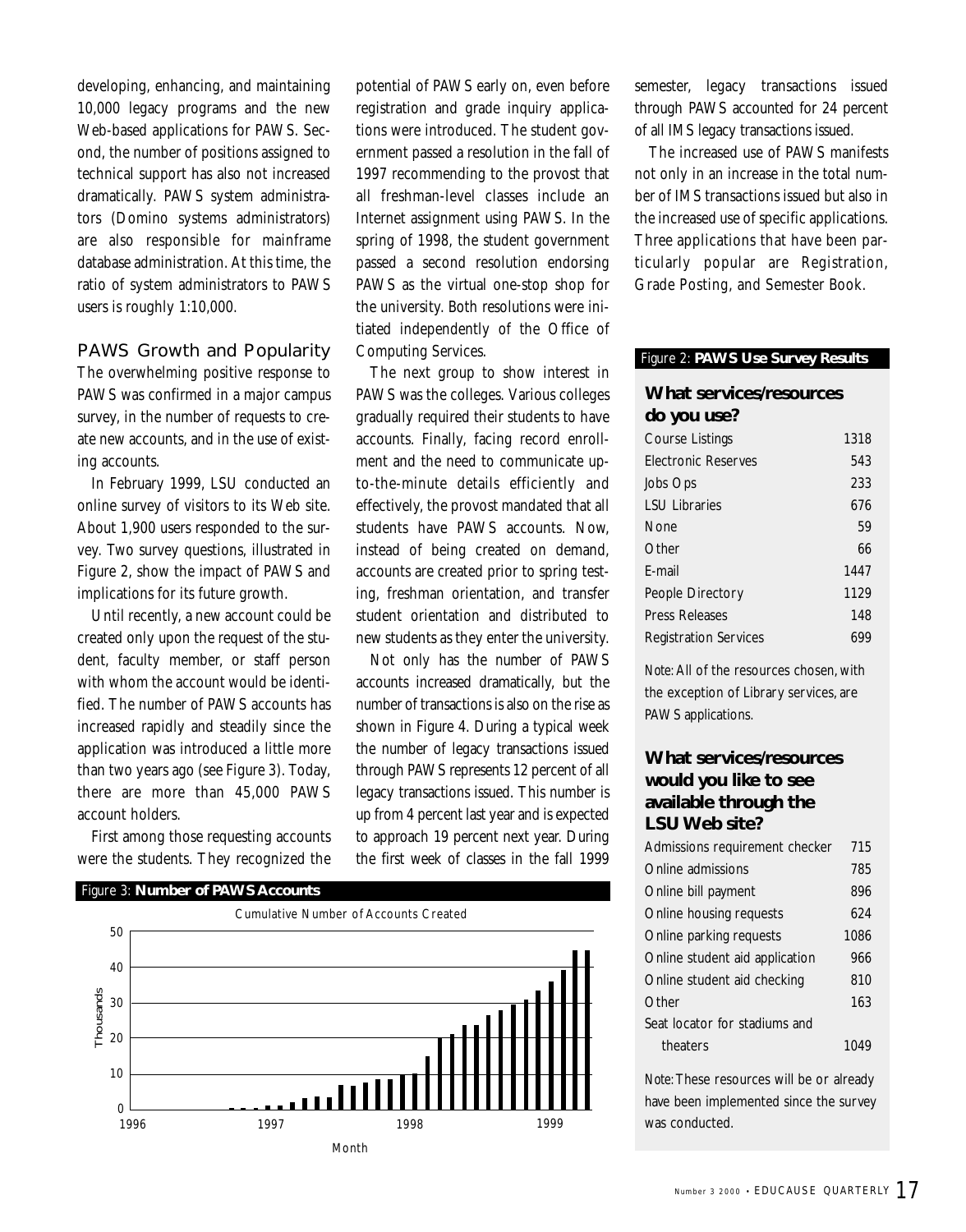

**Registration***.* The schedule-request application was the first component of the registration process made available to students through PAWS. In its first semester—fall 1998—20 percent of requests to add or drop courses were initiated through PAWS. Such requests

increased to 30 percent the following semester and to 40 percent one year after implementation. In fall 1999 students were also allowed to complete additional registration transactions, including requests for parking permits. Within two weeks, 20 percent of the requests for additional services were being initiated through PAWS.

**Post Grades**. This application was made available to faculty members about a year and a half ago. For the past three semesters, the number of instructors using the Post Grades application and the number of grade sheets submitted through this application have grown significantly (see Figure 5).

**Semester Book***.* This application was made available to the entire campus in the fall of 1999 and has become a very heavily used application. Semester Book is a course-management tool that distinguishes itself from other asynchronous-learning and class-management tools in the following ways.

• The focus is on the semester rather than the course. It is called Semester Book because it was modeled on an

> *In 1999, LSU provided \$1,134,055 in services through PAWS that it would not have been able to provide through traditional methods.*

instructor's grade book. Often, instructors use one grade book per semester rather than one grade book per class.

• It is highly integrated with our legacy applications. As students drop